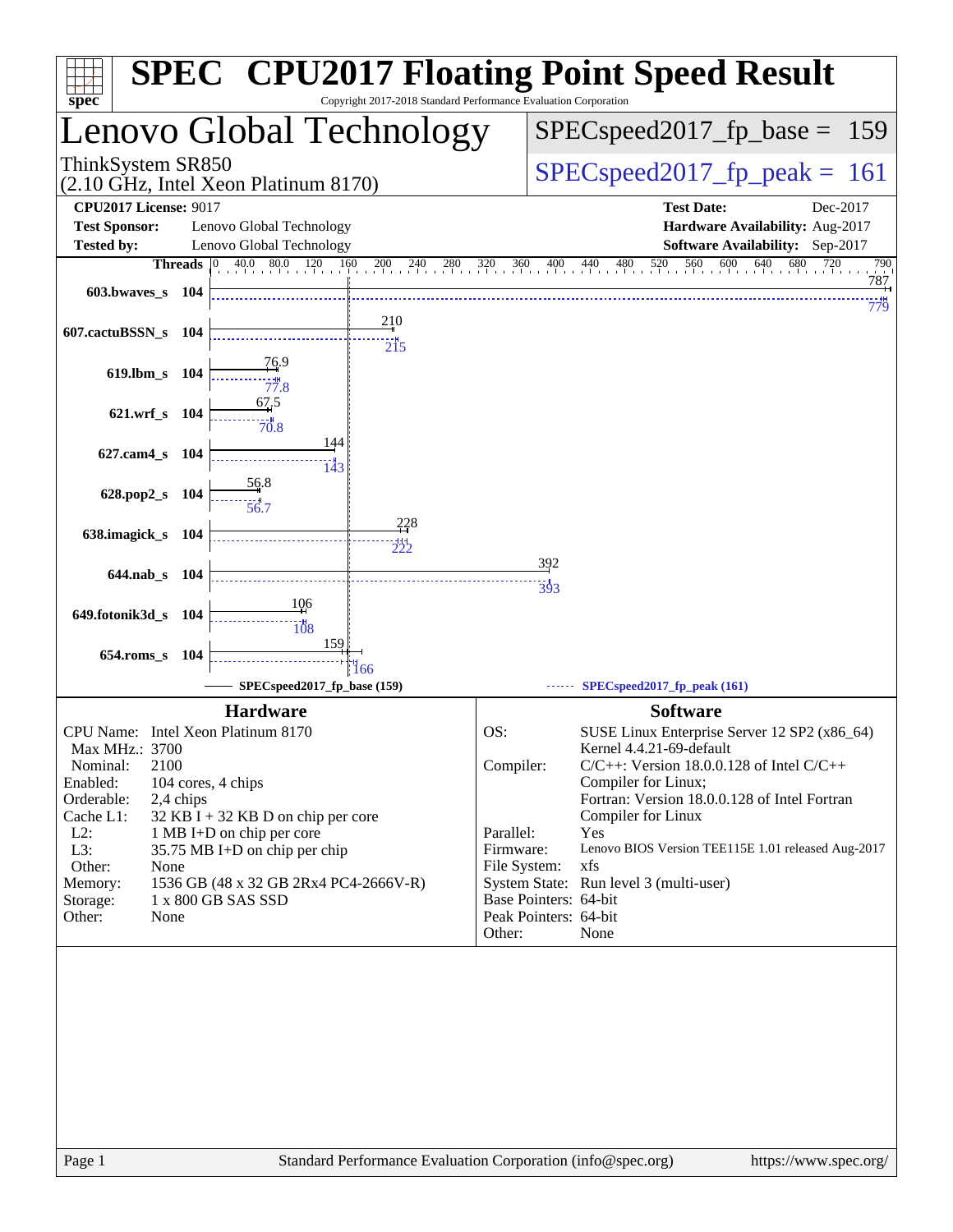

## Lenovo Global Technology

(2.10 GHz, Intel Xeon Platinum 8170)

ThinkSystem SR850<br>  $\angle Q$  10 CHz, Intel Year Platinum 8170)

SPECspeed2017 fp base =  $159$ 

**[Test Sponsor:](http://www.spec.org/auto/cpu2017/Docs/result-fields.html#TestSponsor)** Lenovo Global Technology **[Hardware Availability:](http://www.spec.org/auto/cpu2017/Docs/result-fields.html#HardwareAvailability)** Aug-2017 **[Tested by:](http://www.spec.org/auto/cpu2017/Docs/result-fields.html#Testedby)** Lenovo Global Technology **[Software Availability:](http://www.spec.org/auto/cpu2017/Docs/result-fields.html#SoftwareAvailability)** Sep-2017

**[CPU2017 License:](http://www.spec.org/auto/cpu2017/Docs/result-fields.html#CPU2017License)** 9017 **[Test Date:](http://www.spec.org/auto/cpu2017/Docs/result-fields.html#TestDate)** Dec-2017

#### **[Results Table](http://www.spec.org/auto/cpu2017/Docs/result-fields.html#ResultsTable)**

|                           | <b>Base</b>    |                |            |                | <b>Peak</b> |                |       |                |                |              |                |              |                |              |
|---------------------------|----------------|----------------|------------|----------------|-------------|----------------|-------|----------------|----------------|--------------|----------------|--------------|----------------|--------------|
| <b>Benchmark</b>          | <b>Threads</b> | <b>Seconds</b> | Ratio      | <b>Seconds</b> | Ratio       | <b>Seconds</b> | Ratio | <b>Threads</b> | <b>Seconds</b> | <b>Ratio</b> | <b>Seconds</b> | <b>Ratio</b> | <b>Seconds</b> | <b>Ratio</b> |
| 603.bwayes s              | 104            | 75.0           | 787        | 75.5           | 781         | 74.9           | 788   | 104            | 75.7           | 779          | 76.0           | 777          | 75.3           | 783          |
| 607.cactuBSSN s           | 104            | 78.3           | 213        | 79.2           | 210         | 79.2           | 210   | 104            | 76.7           | 217          | 77.9           | 214          | 77.6           | 215          |
| $619.1$ bm s              | 104            | 79.2           | 66.1       | 66.7           | 78.6        | 68.1           | 76.9  | 104            | 65.1           | 80.5         | 67.3           | 77.8         | 69.2           | 75.7         |
| $621$ .wrf s              | 104            | 196            | 67.5       | 188            | 70.4        | 199            | 66.5  | 104            | 181            | 72.9         | 189            | 70.1         | 187            | 70.8         |
| $627$ .cam4 s             | 104            | 61.4           | 144        | 61.3           | 144         | 61.7           | 144   | 104            | 61.0           | 145          | 61.8           | 143          | 61.8           | 143          |
| $628.pop2_s$              | 104            | 206            | 57.5       | 217            | 54.8        | 209            | 56.8  | 104            | 209            | 56.7         | 210            | 56.6         | 204            | 58.2         |
| 638.imagick_s             | 104            | 63.2           | 228        | 65.5           | 220         | 63.2           | 228   | 104            | 64.9           | 222          | 63.3           | 228          | 66.5           | 217          |
| $644$ .nab s              | 104            | 44.6           | 392        | 44.6           | 392         | 44.6           | 392   | 104            | 44.4           | 393          | 44.6           | 392          | 44.5           | 393          |
| 649.fotonik3d s           | 104            | 87.1           | 105        | 82.0           | 111         | 85.8           | 106   | 104            | 84.2           | 108          | 85.3           | 107          | 82.1           | 111          |
| $654$ .roms s             | 104            | 99.3           | <u>159</u> | 89.7           | 176         | 103            | 153   | 104            | 95.1           | <b>166</b>   | 104            | 152          | 92.5           | 170          |
| $SPECspeed2017$ fp base = | 159            |                |            |                |             |                |       |                |                |              |                |              |                |              |

**[SPECspeed2017\\_fp\\_peak =](http://www.spec.org/auto/cpu2017/Docs/result-fields.html#SPECspeed2017fppeak) 161**

Results appear in the [order in which they were run.](http://www.spec.org/auto/cpu2017/Docs/result-fields.html#RunOrder) Bold underlined text [indicates a median measurement](http://www.spec.org/auto/cpu2017/Docs/result-fields.html#Median).

### **[Operating System Notes](http://www.spec.org/auto/cpu2017/Docs/result-fields.html#OperatingSystemNotes)**

Stack size set to unlimited using "ulimit -s unlimited"

### **[General Notes](http://www.spec.org/auto/cpu2017/Docs/result-fields.html#GeneralNotes)**

Environment variables set by runcpu before the start of the run: LD\_LIBRARY\_PATH = "/home/cpu2017.1.0.2.ic18.0/lib/ia32:/home/cpu2017.1.0.2.ic18.0/lib/intel64" LD\_LIBRARY\_PATH = "\$LD\_LIBRARY\_PATH:/home/cpu2017.1.0.2.ic18.0/je5.0.1-32:/home/cpu2017.1.0.2.ic18.0/je5.0.1-64" OMP\_STACKSIZE = "192M"

 Binaries compiled on a system with 1x Intel Core i7-4790 CPU + 32GB RAM memory using Redhat Enterprise Linux 7.4 Transparent Huge Pages enabled by default Prior to runcpu invocation Filesystem page cache synced and cleared with: sync; echo 3> /proc/sys/vm/drop\_caches No: The test sponsor attests, as of date of publication, that CVE-2017-5754 (Meltdown) is mitigated in the system as tested and documented. No: The test sponsor attests, as of date of publication, that CVE-2017-5753 (Spectre variant 1) is mitigated in the system as tested and documented. No: The test sponsor attests, as of date of publication, that CVE-2017-5715 (Spectre variant 2) is mitigated in the system as tested and documented.

This benchmark result is intended to provide perspective on past performance using the historical hardware and/or software described on this result page.

The system as described on this result page was formerly

Page 2 Standard Performance Evaluation Corporation [\(info@spec.org\)](mailto:info@spec.org) <https://www.spec.org/> **(Continued on next page)**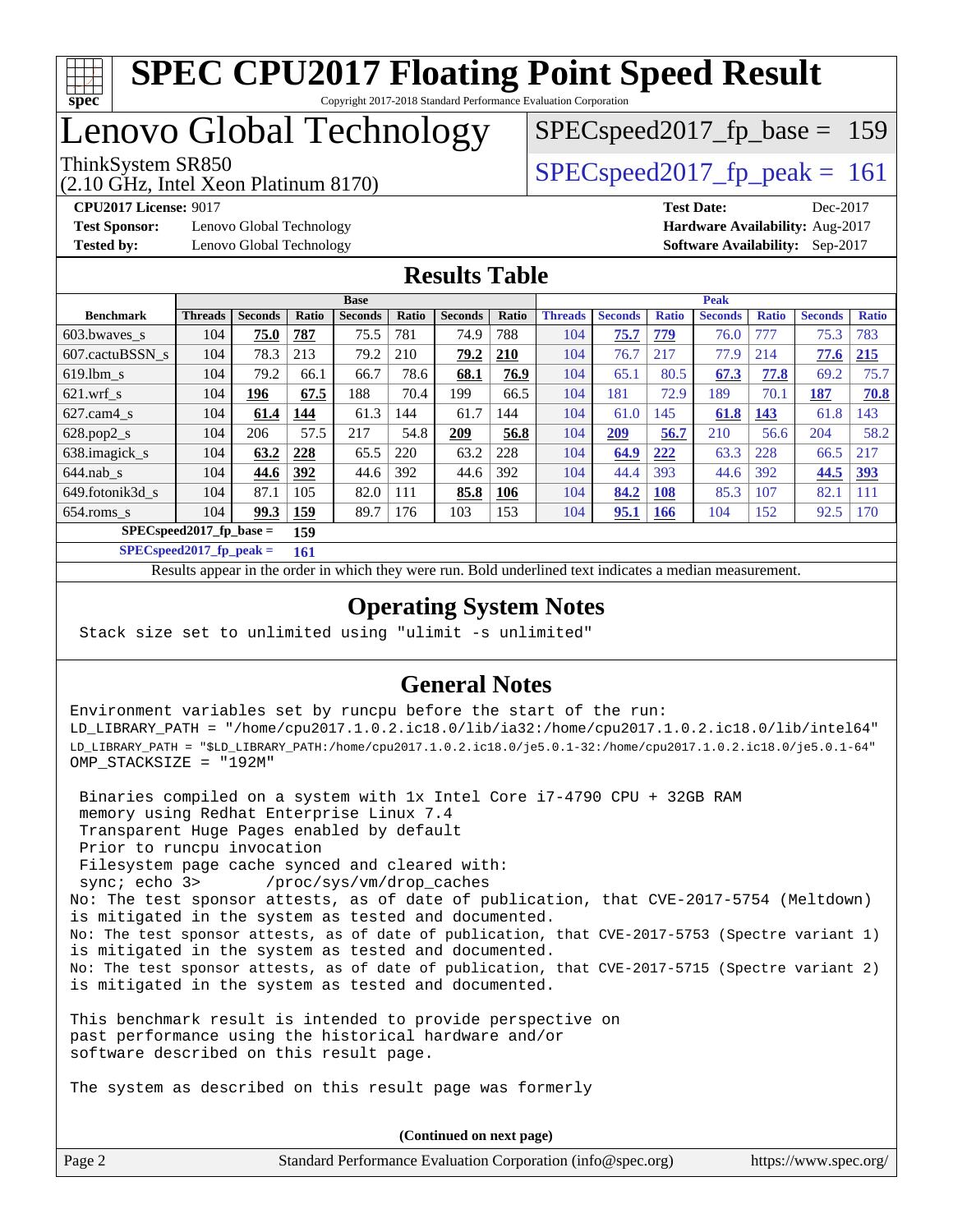

# **[SPEC CPU2017 Floating Point Speed Result](http://www.spec.org/auto/cpu2017/Docs/result-fields.html#SPECCPU2017FloatingPointSpeedResult)**

Copyright 2017-2018 Standard Performance Evaluation Corporation

## Lenovo Global Technology

ThinkSystem SR850<br>  $\angle Q$  10 CHz, Intel Year Platinum 8170)

SPECspeed2017 fp base =  $159$ 

(2.10 GHz, Intel Xeon Platinum 8170)

**[Test Sponsor:](http://www.spec.org/auto/cpu2017/Docs/result-fields.html#TestSponsor)** Lenovo Global Technology **[Hardware Availability:](http://www.spec.org/auto/cpu2017/Docs/result-fields.html#HardwareAvailability)** Aug-2017 **[Tested by:](http://www.spec.org/auto/cpu2017/Docs/result-fields.html#Testedby)** Lenovo Global Technology **[Software Availability:](http://www.spec.org/auto/cpu2017/Docs/result-fields.html#SoftwareAvailability)** Sep-2017

**[CPU2017 License:](http://www.spec.org/auto/cpu2017/Docs/result-fields.html#CPU2017License)** 9017 **[Test Date:](http://www.spec.org/auto/cpu2017/Docs/result-fields.html#TestDate)** Dec-2017

#### **[General Notes \(Continued\)](http://www.spec.org/auto/cpu2017/Docs/result-fields.html#GeneralNotes)**

generally available. At the time of this publication, it may not be shipping, and/or may not be supported, and/or may fail to meet other tests of General Availability described in the SPEC OSG Policy document, <http://www.spec.org/osg/policy.html>

This measured result may not be representative of the result that would be measured were this benchmark run with hardware and software available as of the publication date.

#### **[Platform Notes](http://www.spec.org/auto/cpu2017/Docs/result-fields.html#PlatformNotes)**

BIOS configuration: Choose Operating Mode set to Maximum Performance Hyper-Threading set to Disable DCU Streamer Prefetcher set to Disable MONITORM/WAIT set to Enable Trusted Execution Technology set to Enable XPT Prefetcher set to Enable DCA set to Enable Stale AtoS set to Enable Sysinfo program /home/cpu2017.1.0.2.ic18.0/bin/sysinfo Rev: r5797 of 2017-06-14 96c45e4568ad54c135fd618bcc091c0f running on Electron-02 Thu Dec 14 21:02:37 2017 SUT (System Under Test) info as seen by some common utilities. For more information on this section, see <https://www.spec.org/cpu2017/Docs/config.html#sysinfo> From /proc/cpuinfo model name : Intel(R) Xeon(R) Platinum 8170 CPU @ 2.10GHz 4 "physical id"s (chips) 104 "processors" cores, siblings (Caution: counting these is hw and system dependent. The following excerpts from /proc/cpuinfo might not be reliable. Use with caution.) cpu cores : 26 siblings : 26 physical 0: cores 0 1 2 3 4 5 6 8 9 10 11 12 13 16 17 18 19 20 21 22 24 25 26 27 28 29 physical 1: cores 0 1 2 3 4 5 6 8 9 10 11 12 13 16 17 18 19 20 21 22 24 25 26 27 28 29 physical 2: cores 0 1 2 3 4 5 6 8 9 10 11 12 13 16 17 18 19 20 21 22 24 25 26 27 28  $29$  physical 3: cores 0 1 2 3 4 5 6 8 9 10 11 12 13 16 17 18 19 20 21 22 24 25 26 27 28 29 From lscpu: **(Continued on next page)**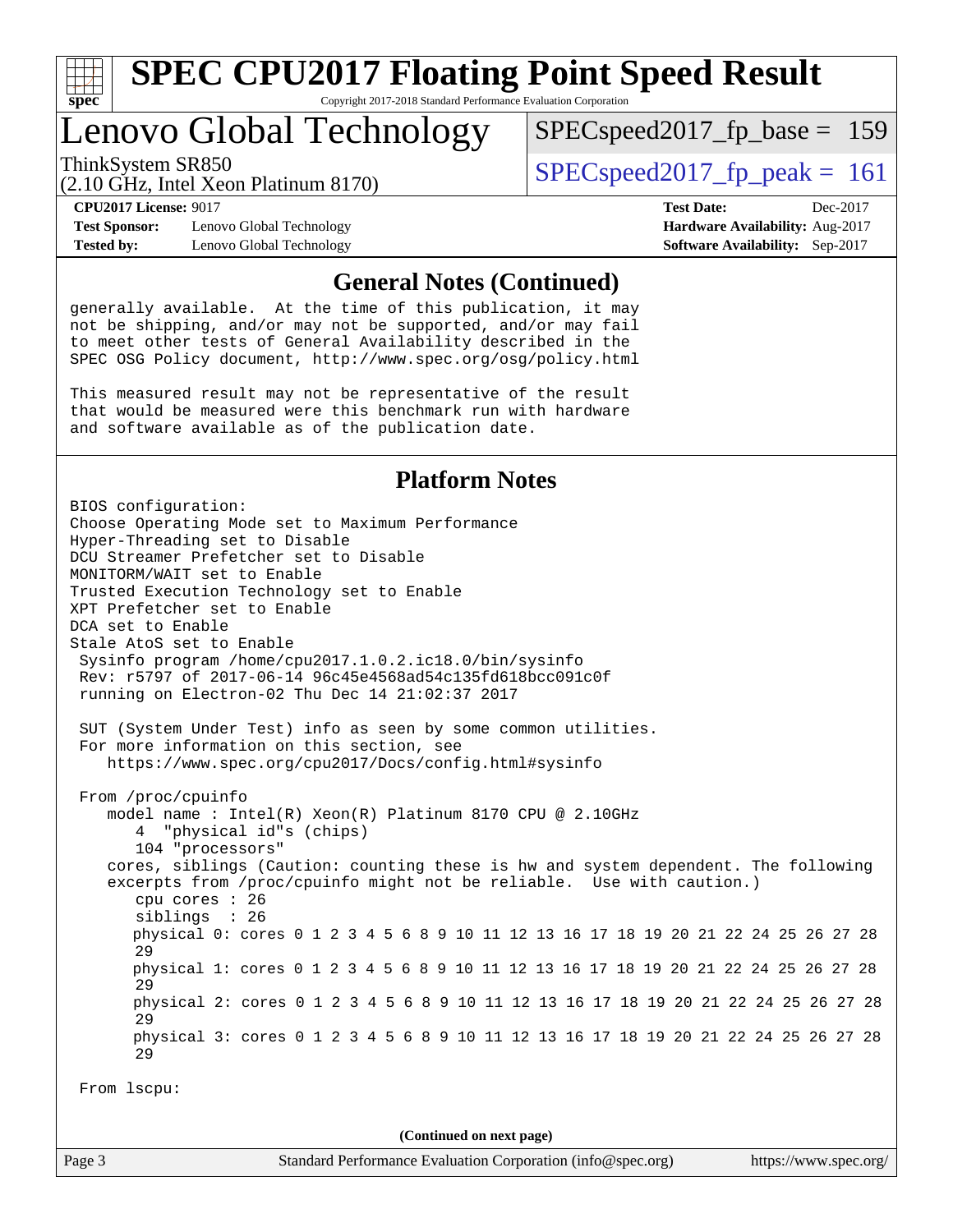

# **[SPEC CPU2017 Floating Point Speed Result](http://www.spec.org/auto/cpu2017/Docs/result-fields.html#SPECCPU2017FloatingPointSpeedResult)**

Copyright 2017-2018 Standard Performance Evaluation Corporation

Lenovo Global Technology

[SPECspeed2017\\_fp\\_base =](http://www.spec.org/auto/cpu2017/Docs/result-fields.html#SPECspeed2017fpbase) 159

(2.10 GHz, Intel Xeon Platinum 8170)

 $SPEC speed2017_fp\_peak = 161$ 

**[Test Sponsor:](http://www.spec.org/auto/cpu2017/Docs/result-fields.html#TestSponsor)** Lenovo Global Technology **[Hardware Availability:](http://www.spec.org/auto/cpu2017/Docs/result-fields.html#HardwareAvailability)** Aug-2017 **[Tested by:](http://www.spec.org/auto/cpu2017/Docs/result-fields.html#Testedby)** Lenovo Global Technology **[Software Availability:](http://www.spec.org/auto/cpu2017/Docs/result-fields.html#SoftwareAvailability)** Sep-2017

**[CPU2017 License:](http://www.spec.org/auto/cpu2017/Docs/result-fields.html#CPU2017License)** 9017 **[Test Date:](http://www.spec.org/auto/cpu2017/Docs/result-fields.html#TestDate)** Dec-2017

#### **[Platform Notes \(Continued\)](http://www.spec.org/auto/cpu2017/Docs/result-fields.html#PlatformNotes)**

|    | Architecture:                                     | x86 64                                                                                                                                                                                                                                                                                                                                                                                                                                                                                                                                                                                                                                                                                                                                                    |
|----|---------------------------------------------------|-----------------------------------------------------------------------------------------------------------------------------------------------------------------------------------------------------------------------------------------------------------------------------------------------------------------------------------------------------------------------------------------------------------------------------------------------------------------------------------------------------------------------------------------------------------------------------------------------------------------------------------------------------------------------------------------------------------------------------------------------------------|
|    | $CPU$ op-mode( $s$ ):                             | $32$ -bit, $64$ -bit                                                                                                                                                                                                                                                                                                                                                                                                                                                                                                                                                                                                                                                                                                                                      |
|    | Byte Order:                                       | Little Endian                                                                                                                                                                                                                                                                                                                                                                                                                                                                                                                                                                                                                                                                                                                                             |
|    | CPU(s):                                           | 104                                                                                                                                                                                                                                                                                                                                                                                                                                                                                                                                                                                                                                                                                                                                                       |
|    | On-line $CPU(s)$ list:                            | $0 - 103$                                                                                                                                                                                                                                                                                                                                                                                                                                                                                                                                                                                                                                                                                                                                                 |
|    | Thread( $s$ ) per core:                           | $\mathbf{1}$                                                                                                                                                                                                                                                                                                                                                                                                                                                                                                                                                                                                                                                                                                                                              |
|    | Core(s) per socket:                               | 26                                                                                                                                                                                                                                                                                                                                                                                                                                                                                                                                                                                                                                                                                                                                                        |
|    | Socket(s):                                        | 4                                                                                                                                                                                                                                                                                                                                                                                                                                                                                                                                                                                                                                                                                                                                                         |
|    | NUMA $node(s)$ :                                  | 4                                                                                                                                                                                                                                                                                                                                                                                                                                                                                                                                                                                                                                                                                                                                                         |
|    | Vendor ID:                                        | GenuineIntel                                                                                                                                                                                                                                                                                                                                                                                                                                                                                                                                                                                                                                                                                                                                              |
|    | CPU family:                                       | 6                                                                                                                                                                                                                                                                                                                                                                                                                                                                                                                                                                                                                                                                                                                                                         |
|    | Model:                                            | 85                                                                                                                                                                                                                                                                                                                                                                                                                                                                                                                                                                                                                                                                                                                                                        |
|    | Model name:                                       | $Intel(R)$ Xeon $(R)$ Platinum 8170 CPU @ 2.10GHz                                                                                                                                                                                                                                                                                                                                                                                                                                                                                                                                                                                                                                                                                                         |
|    | Stepping:                                         | 4                                                                                                                                                                                                                                                                                                                                                                                                                                                                                                                                                                                                                                                                                                                                                         |
|    | CPU MHz:                                          | 2095.075                                                                                                                                                                                                                                                                                                                                                                                                                                                                                                                                                                                                                                                                                                                                                  |
|    | BogoMIPS:                                         | 4190.15                                                                                                                                                                                                                                                                                                                                                                                                                                                                                                                                                                                                                                                                                                                                                   |
|    | Virtualization:                                   | $VT - x$                                                                                                                                                                                                                                                                                                                                                                                                                                                                                                                                                                                                                                                                                                                                                  |
|    | L1d cache:                                        | 32K                                                                                                                                                                                                                                                                                                                                                                                                                                                                                                                                                                                                                                                                                                                                                       |
|    | Lli cache:                                        | 32K                                                                                                                                                                                                                                                                                                                                                                                                                                                                                                                                                                                                                                                                                                                                                       |
|    | $L2$ cache:                                       | 1024K                                                                                                                                                                                                                                                                                                                                                                                                                                                                                                                                                                                                                                                                                                                                                     |
|    | L3 cache:                                         | 36608K                                                                                                                                                                                                                                                                                                                                                                                                                                                                                                                                                                                                                                                                                                                                                    |
|    | NUMA $node0$ $CPU(s)$ :                           | $0 - 25$                                                                                                                                                                                                                                                                                                                                                                                                                                                                                                                                                                                                                                                                                                                                                  |
|    | NUMA nodel CPU(s):                                | $26 - 51$                                                                                                                                                                                                                                                                                                                                                                                                                                                                                                                                                                                                                                                                                                                                                 |
|    | NUMA node2 CPU(s):                                | $52 - 77$                                                                                                                                                                                                                                                                                                                                                                                                                                                                                                                                                                                                                                                                                                                                                 |
|    | NUMA $node3$ CPU $(s)$ :                          | $78 - 103$                                                                                                                                                                                                                                                                                                                                                                                                                                                                                                                                                                                                                                                                                                                                                |
|    | Flaqs:                                            | fpu vme de pse tsc msr pae mce cx8 apic sep mtrr pqe mca cmov<br>pat pse36 clflush dts acpi mmx fxsr sse sse2 ss ht tm pbe syscall nx pdpe1gb rdtscp<br>lm constant_tsc art arch_perfmon pebs bts rep_good nopl xtopology nonstop_tsc<br>aperfmperf eagerfpu pni pclmulqdq dtes64 monitor ds_cpl vmx smx est tm2 ssse3 sdbg<br>fma cx16 xtpr pdcm pcid dca sse4_1 sse4_2 x2apic movbe popcnt tsc_deadline_timer aes<br>xsave avx f16c rdrand lahf_lm abm 3dnowprefetch ida arat epb pln pts dtherm intel_pt<br>tpr_shadow vnmi flexpriority ept vpid fsgsbase tsc_adjust bmil hle avx2 smep bmi2<br>erms invpcid rtm cqm mpx avx512f avx512dq rdseed adx smap clflushopt clwb avx512cd<br>avx512bw avx512vl xsaveopt xsavec xgetbvl cqm_llc cqm_occup_llc |
|    | /proc/cpuinfo cache data<br>cache size : 36608 KB |                                                                                                                                                                                                                                                                                                                                                                                                                                                                                                                                                                                                                                                                                                                                                           |
|    | physical chip.<br>$available: 4 nodes (0-3)$      | From numactl --hardware WARNING: a numactl 'node' might or might not correspond to a                                                                                                                                                                                                                                                                                                                                                                                                                                                                                                                                                                                                                                                                      |
|    | node 0 size: 386658 MB                            | node 0 cpus: 0 1 2 3 4 5 6 7 8 9 10 11 12 13 14 15 16 17 18 19 20 21 22 23 24 25                                                                                                                                                                                                                                                                                                                                                                                                                                                                                                                                                                                                                                                                          |
|    | node 0 free: 385447 MB                            |                                                                                                                                                                                                                                                                                                                                                                                                                                                                                                                                                                                                                                                                                                                                                           |
| 51 |                                                   | node 1 cpus: 26 27 28 29 30 31 32 33 34 35 36 37 38 39 40 41 42 43 44 45 46 47 48 49 50                                                                                                                                                                                                                                                                                                                                                                                                                                                                                                                                                                                                                                                                   |
|    | node 1 size: 387057 MB                            |                                                                                                                                                                                                                                                                                                                                                                                                                                                                                                                                                                                                                                                                                                                                                           |

**(Continued on next page)**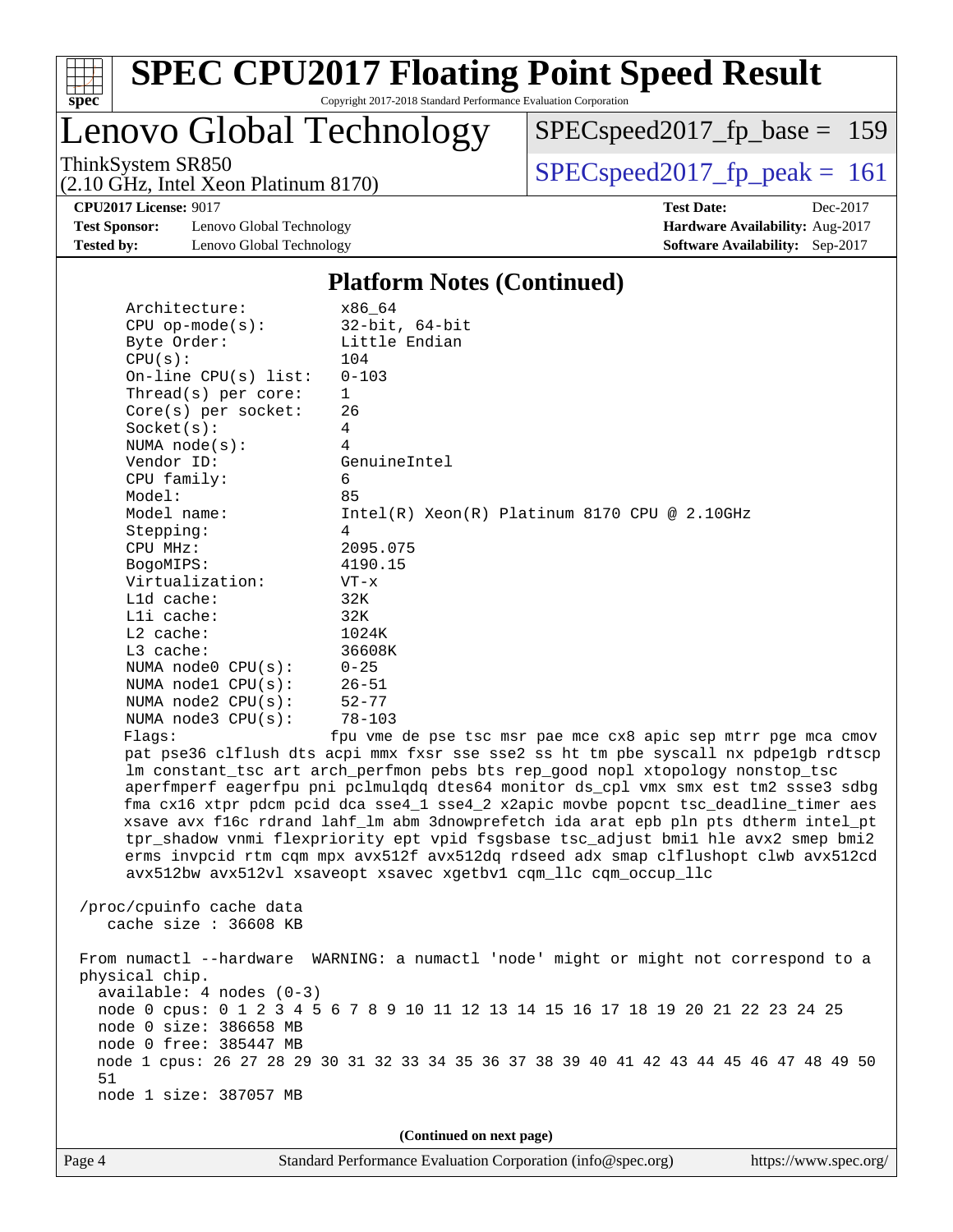

Page 5 Standard Performance Evaluation Corporation [\(info@spec.org\)](mailto:info@spec.org) <https://www.spec.org/>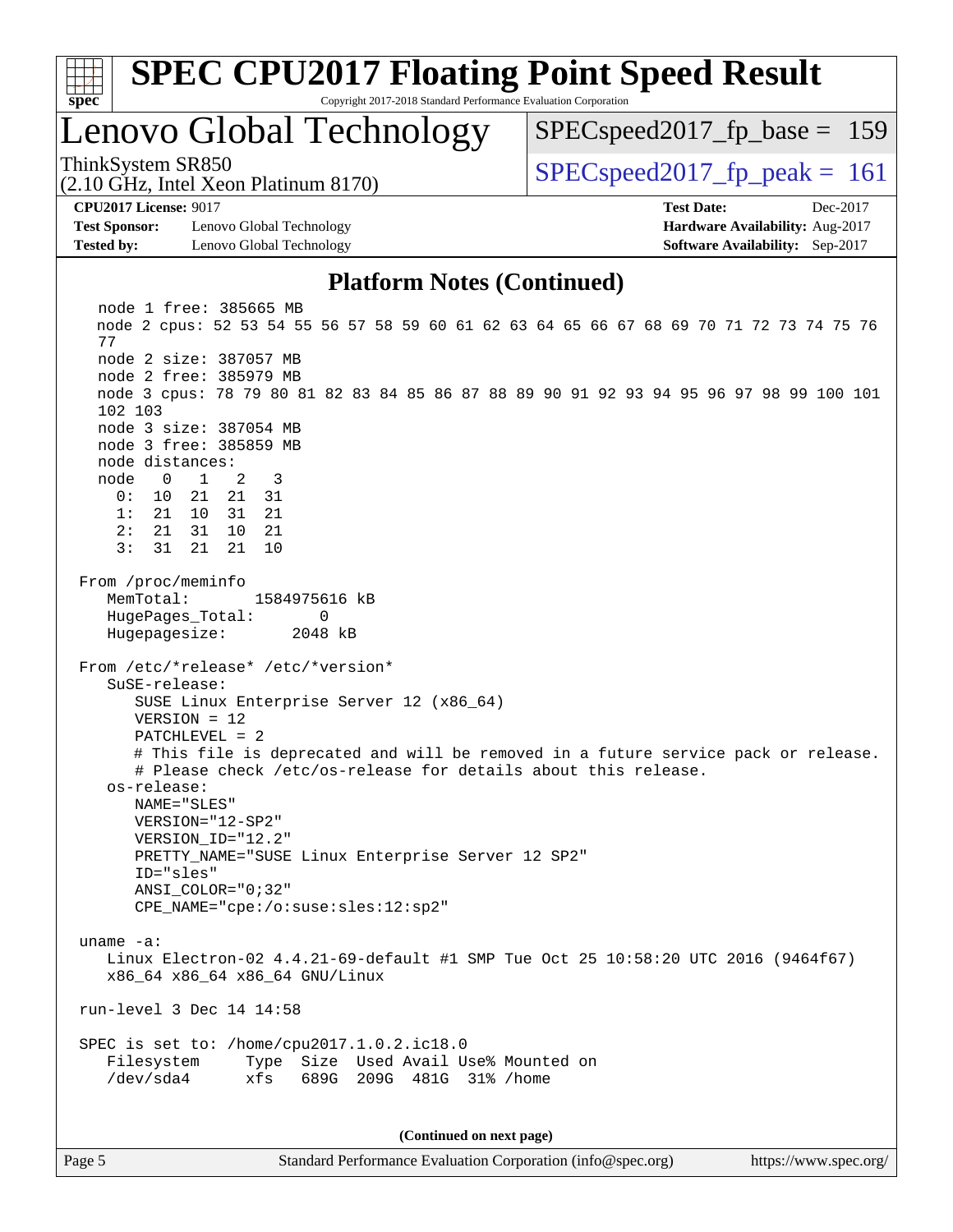

## Lenovo Global Technology

ThinkSystem SR850<br>  $(2.10 \text{ GHz. Intel Yoon Plutium } 8170)$   $\text{SPEC speed2017\_fp\_peak} = 161$ 

[SPECspeed2017\\_fp\\_base =](http://www.spec.org/auto/cpu2017/Docs/result-fields.html#SPECspeed2017fpbase) 159

(2.10 GHz, Intel Xeon Platinum 8170)

**[Test Sponsor:](http://www.spec.org/auto/cpu2017/Docs/result-fields.html#TestSponsor)** Lenovo Global Technology **[Hardware Availability:](http://www.spec.org/auto/cpu2017/Docs/result-fields.html#HardwareAvailability)** Aug-2017 **[Tested by:](http://www.spec.org/auto/cpu2017/Docs/result-fields.html#Testedby)** Lenovo Global Technology **[Software Availability:](http://www.spec.org/auto/cpu2017/Docs/result-fields.html#SoftwareAvailability)** Sep-2017

**[CPU2017 License:](http://www.spec.org/auto/cpu2017/Docs/result-fields.html#CPU2017License)** 9017 **[Test Date:](http://www.spec.org/auto/cpu2017/Docs/result-fields.html#TestDate)** Dec-2017

#### **[Platform Notes \(Continued\)](http://www.spec.org/auto/cpu2017/Docs/result-fields.html#PlatformNotes)**

 Additional information from dmidecode follows. WARNING: Use caution when you interpret this section. The 'dmidecode' program reads system data which is "intended to allow hardware to be accurately determined", but the intent may not be met, as there are frequent changes to hardware, firmware, and the "DMTF SMBIOS" standard. BIOS Lenovo -[TEE115E-1.01]- 08/11/2017 Memory: 48x Samsung M393A4K40BB2-CTD 32 GB 2 rank 2666

(End of data from sysinfo program)

#### **[Compiler Version Notes](http://www.spec.org/auto/cpu2017/Docs/result-fields.html#CompilerVersionNotes)**

| CC 619.1bm_s(base) 638.imagick_s(base, peak) 644.nab_s(base, peak)                                                         |
|----------------------------------------------------------------------------------------------------------------------------|
| icc (ICC) 18.0.0 20170811<br>Copyright (C) 1985-2017 Intel Corporation. All rights reserved.                               |
|                                                                                                                            |
| 619.1bm s(peak)<br>CC.                                                                                                     |
| icc (ICC) 18.0.0 20170811<br>Copyright (C) 1985-2017 Intel Corporation. All rights reserved.                               |
| FC 607.cactuBSSN s(base)                                                                                                   |
| icpc (ICC) 18.0.0 20170811<br>Copyright (C) 1985-2017 Intel Corporation. All rights reserved.<br>icc (ICC) 18.0.0 20170811 |
| Copyright (C) 1985-2017 Intel Corporation. All rights reserved.<br>ifort (IFORT) 18.0.0 20170811                           |
| Copyright (C) 1985-2017 Intel Corporation. All rights reserved.                                                            |
|                                                                                                                            |
| FC 607.cactuBSSN s(peak)                                                                                                   |
| icpc (ICC) 18.0.0 20170811<br>Copyright (C) 1985-2017 Intel Corporation. All rights reserved.<br>icc (ICC) 18.0.0 20170811 |
| Copyright (C) 1985-2017 Intel Corporation. All rights reserved.<br>ifort (IFORT) 18.0.0 20170811                           |
| Copyright (C) 1985-2017 Intel Corporation. All rights reserved.                                                            |

**(Continued on next page)**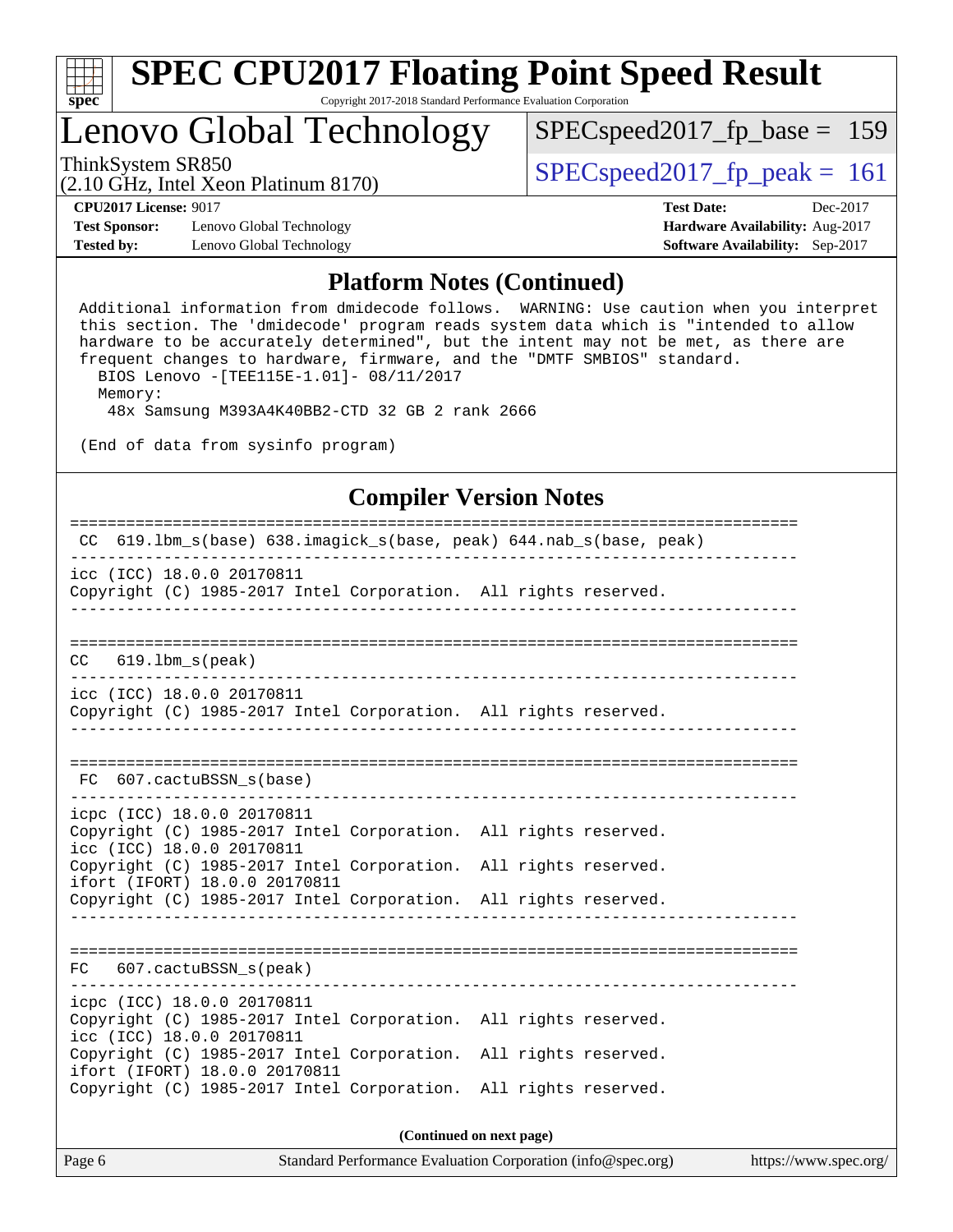|                                                                           |                                                            | Lenovo Global Technology                                        |  | $SPEC speed2017_fp\_base = 159$                                                         |          |  |
|---------------------------------------------------------------------------|------------------------------------------------------------|-----------------------------------------------------------------|--|-----------------------------------------------------------------------------------------|----------|--|
| ThinkSystem SR850                                                         | (2.10 GHz, Intel Xeon Platinum 8170)                       |                                                                 |  | $SPEC speed2017_fp\_peak = 161$                                                         |          |  |
| <b>CPU2017 License: 9017</b><br><b>Test Sponsor:</b><br><b>Tested by:</b> | Lenovo Global Technology<br>Lenovo Global Technology       |                                                                 |  | <b>Test Date:</b><br>Hardware Availability: Aug-2017<br>Software Availability: Sep-2017 | Dec-2017 |  |
|                                                                           |                                                            | <b>Compiler Version Notes (Continued)</b>                       |  |                                                                                         |          |  |
| FC.                                                                       |                                                            | 603.bwaves_s(base) 649.fotonik3d_s(base) 654.roms_s(base)       |  |                                                                                         |          |  |
|                                                                           | ifort (IFORT) 18.0.0 20170811                              | Copyright (C) 1985-2017 Intel Corporation. All rights reserved. |  |                                                                                         |          |  |
| FC.                                                                       |                                                            | 603.bwaves_s(peak) 649.fotonik3d_s(peak) 654.roms_s(peak)       |  |                                                                                         |          |  |
|                                                                           | ifort (IFORT) 18.0.0 20170811                              | Copyright (C) 1985-2017 Intel Corporation. All rights reserved. |  |                                                                                         |          |  |
|                                                                           |                                                            | CC 621.wrf_s(base) 627.cam4_s(base, peak) 628.pop2_s(base)      |  |                                                                                         |          |  |
|                                                                           | ifort (IFORT) 18.0.0 20170811<br>icc (ICC) 18.0.0 20170811 | Copyright (C) 1985-2017 Intel Corporation. All rights reserved. |  |                                                                                         |          |  |
|                                                                           |                                                            | Copyright (C) 1985-2017 Intel Corporation. All rights reserved. |  |                                                                                         |          |  |
| CC                                                                        | 621.wrf_s(peak) 628.pop2_s(peak)                           |                                                                 |  |                                                                                         |          |  |
|                                                                           | ifort (IFORT) 18.0.0 20170811<br>icc (ICC) 18.0.0 20170811 | Copyright (C) 1985-2017 Intel Corporation. All rights reserved. |  |                                                                                         |          |  |
|                                                                           |                                                            | Copyright (C) 1985-2017 Intel Corporation. All rights reserved. |  |                                                                                         |          |  |
|                                                                           |                                                            | <b>Base Compiler Invocation</b>                                 |  |                                                                                         |          |  |

[ifort](http://www.spec.org/cpu2017/results/res2018q1/cpu2017-20180122-03052.flags.html#user_FCbase_intel_ifort_18.0_8111460550e3ca792625aed983ce982f94888b8b503583aa7ba2b8303487b4d8a21a13e7191a45c5fd58ff318f48f9492884d4413fa793fd88dd292cad7027ca)

[Benchmarks using both Fortran and C](http://www.spec.org/auto/cpu2017/Docs/result-fields.html#BenchmarksusingbothFortranandC): [ifort](http://www.spec.org/cpu2017/results/res2018q1/cpu2017-20180122-03052.flags.html#user_CC_FCbase_intel_ifort_18.0_8111460550e3ca792625aed983ce982f94888b8b503583aa7ba2b8303487b4d8a21a13e7191a45c5fd58ff318f48f9492884d4413fa793fd88dd292cad7027ca) [icc](http://www.spec.org/cpu2017/results/res2018q1/cpu2017-20180122-03052.flags.html#user_CC_FCbase_intel_icc_18.0_66fc1ee009f7361af1fbd72ca7dcefbb700085f36577c54f309893dd4ec40d12360134090235512931783d35fd58c0460139e722d5067c5574d8eaf2b3e37e92)

**(Continued on next page)**

Page 7 Standard Performance Evaluation Corporation [\(info@spec.org\)](mailto:info@spec.org) <https://www.spec.org/>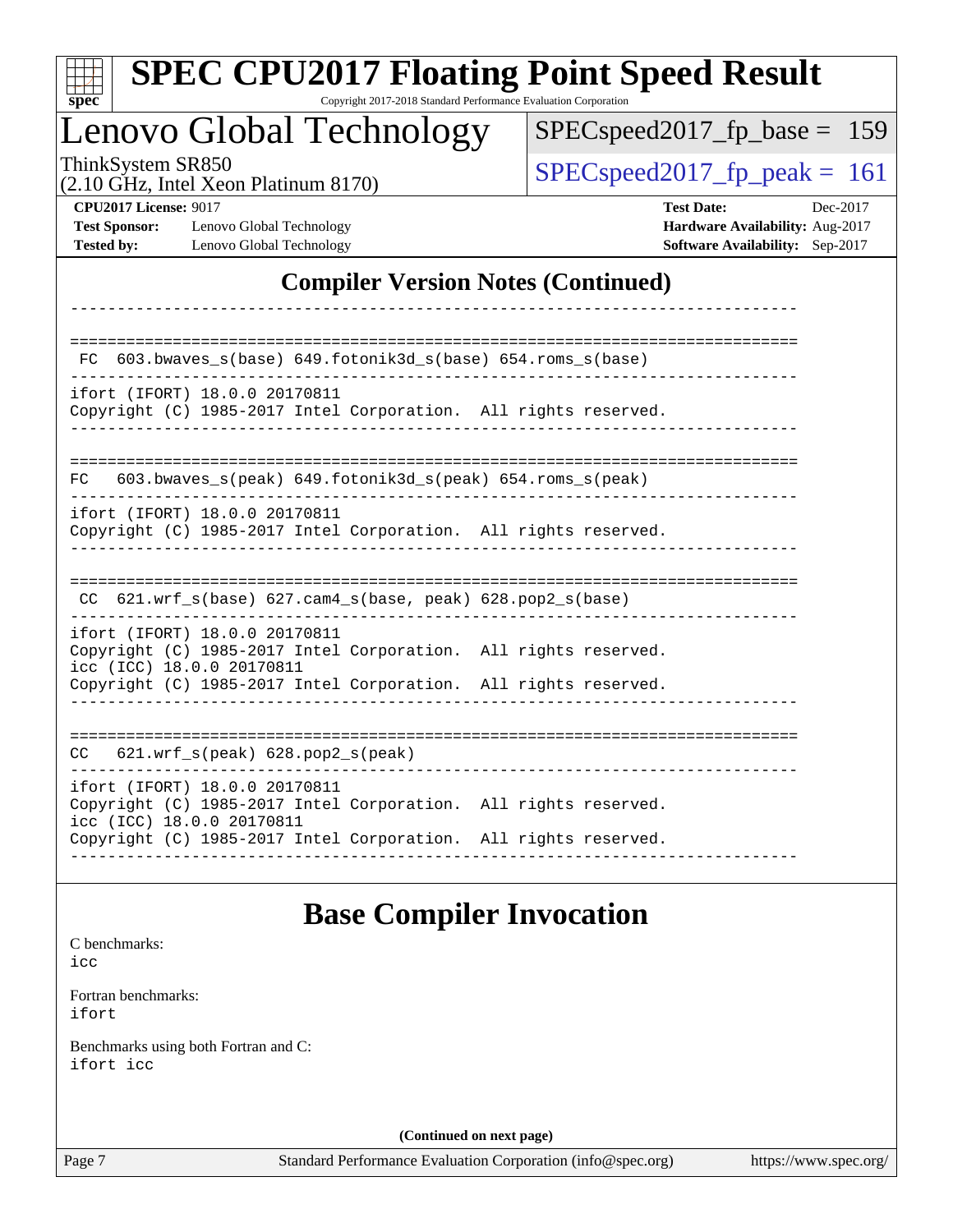

## Lenovo Global Technology

SPECspeed2017 fp base  $= 159$ 

ThinkSystem SR850<br>  $SPEC speed2017$  fp\_peak = 161

(2.10 GHz, Intel Xeon Platinum 8170)

**[Test Sponsor:](http://www.spec.org/auto/cpu2017/Docs/result-fields.html#TestSponsor)** Lenovo Global Technology **[Hardware Availability:](http://www.spec.org/auto/cpu2017/Docs/result-fields.html#HardwareAvailability)** Aug-2017 **[Tested by:](http://www.spec.org/auto/cpu2017/Docs/result-fields.html#Testedby)** Lenovo Global Technology **[Software Availability:](http://www.spec.org/auto/cpu2017/Docs/result-fields.html#SoftwareAvailability)** Sep-2017

**[CPU2017 License:](http://www.spec.org/auto/cpu2017/Docs/result-fields.html#CPU2017License)** 9017 **[Test Date:](http://www.spec.org/auto/cpu2017/Docs/result-fields.html#TestDate)** Dec-2017

## **[Base Compiler Invocation \(Continued\)](http://www.spec.org/auto/cpu2017/Docs/result-fields.html#BaseCompilerInvocation)**

[Benchmarks using Fortran, C, and C++:](http://www.spec.org/auto/cpu2017/Docs/result-fields.html#BenchmarksusingFortranCandCXX) [icpc](http://www.spec.org/cpu2017/results/res2018q1/cpu2017-20180122-03052.flags.html#user_CC_CXX_FCbase_intel_icpc_18.0_c510b6838c7f56d33e37e94d029a35b4a7bccf4766a728ee175e80a419847e808290a9b78be685c44ab727ea267ec2f070ec5dc83b407c0218cded6866a35d07) [icc](http://www.spec.org/cpu2017/results/res2018q1/cpu2017-20180122-03052.flags.html#user_CC_CXX_FCbase_intel_icc_18.0_66fc1ee009f7361af1fbd72ca7dcefbb700085f36577c54f309893dd4ec40d12360134090235512931783d35fd58c0460139e722d5067c5574d8eaf2b3e37e92) [ifort](http://www.spec.org/cpu2017/results/res2018q1/cpu2017-20180122-03052.flags.html#user_CC_CXX_FCbase_intel_ifort_18.0_8111460550e3ca792625aed983ce982f94888b8b503583aa7ba2b8303487b4d8a21a13e7191a45c5fd58ff318f48f9492884d4413fa793fd88dd292cad7027ca)

### **[Base Portability Flags](http://www.spec.org/auto/cpu2017/Docs/result-fields.html#BasePortabilityFlags)**

 603.bwaves\_s: [-DSPEC\\_LP64](http://www.spec.org/cpu2017/results/res2018q1/cpu2017-20180122-03052.flags.html#suite_basePORTABILITY603_bwaves_s_DSPEC_LP64) 607.cactuBSSN\_s: [-DSPEC\\_LP64](http://www.spec.org/cpu2017/results/res2018q1/cpu2017-20180122-03052.flags.html#suite_basePORTABILITY607_cactuBSSN_s_DSPEC_LP64) 619.lbm\_s: [-DSPEC\\_LP64](http://www.spec.org/cpu2017/results/res2018q1/cpu2017-20180122-03052.flags.html#suite_basePORTABILITY619_lbm_s_DSPEC_LP64) 621.wrf\_s: [-DSPEC\\_LP64](http://www.spec.org/cpu2017/results/res2018q1/cpu2017-20180122-03052.flags.html#suite_basePORTABILITY621_wrf_s_DSPEC_LP64) [-DSPEC\\_CASE\\_FLAG](http://www.spec.org/cpu2017/results/res2018q1/cpu2017-20180122-03052.flags.html#b621.wrf_s_baseCPORTABILITY_DSPEC_CASE_FLAG) [-convert big\\_endian](http://www.spec.org/cpu2017/results/res2018q1/cpu2017-20180122-03052.flags.html#user_baseFPORTABILITY621_wrf_s_convert_big_endian_c3194028bc08c63ac5d04de18c48ce6d347e4e562e8892b8bdbdc0214820426deb8554edfa529a3fb25a586e65a3d812c835984020483e7e73212c4d31a38223) 627.cam4\_s: [-DSPEC\\_LP64](http://www.spec.org/cpu2017/results/res2018q1/cpu2017-20180122-03052.flags.html#suite_basePORTABILITY627_cam4_s_DSPEC_LP64) [-DSPEC\\_CASE\\_FLAG](http://www.spec.org/cpu2017/results/res2018q1/cpu2017-20180122-03052.flags.html#b627.cam4_s_baseCPORTABILITY_DSPEC_CASE_FLAG) 628.pop2\_s: [-DSPEC\\_LP64](http://www.spec.org/cpu2017/results/res2018q1/cpu2017-20180122-03052.flags.html#suite_basePORTABILITY628_pop2_s_DSPEC_LP64) [-DSPEC\\_CASE\\_FLAG](http://www.spec.org/cpu2017/results/res2018q1/cpu2017-20180122-03052.flags.html#b628.pop2_s_baseCPORTABILITY_DSPEC_CASE_FLAG) [-convert big\\_endian](http://www.spec.org/cpu2017/results/res2018q1/cpu2017-20180122-03052.flags.html#user_baseFPORTABILITY628_pop2_s_convert_big_endian_c3194028bc08c63ac5d04de18c48ce6d347e4e562e8892b8bdbdc0214820426deb8554edfa529a3fb25a586e65a3d812c835984020483e7e73212c4d31a38223) [-assume byterecl](http://www.spec.org/cpu2017/results/res2018q1/cpu2017-20180122-03052.flags.html#user_baseFPORTABILITY628_pop2_s_assume_byterecl_7e47d18b9513cf18525430bbf0f2177aa9bf368bc7a059c09b2c06a34b53bd3447c950d3f8d6c70e3faf3a05c8557d66a5798b567902e8849adc142926523472) 638.imagick\_s: [-DSPEC\\_LP64](http://www.spec.org/cpu2017/results/res2018q1/cpu2017-20180122-03052.flags.html#suite_basePORTABILITY638_imagick_s_DSPEC_LP64) 644.nab\_s: [-DSPEC\\_LP64](http://www.spec.org/cpu2017/results/res2018q1/cpu2017-20180122-03052.flags.html#suite_basePORTABILITY644_nab_s_DSPEC_LP64) 649.fotonik3d\_s: [-DSPEC\\_LP64](http://www.spec.org/cpu2017/results/res2018q1/cpu2017-20180122-03052.flags.html#suite_basePORTABILITY649_fotonik3d_s_DSPEC_LP64) 654.roms\_s: [-DSPEC\\_LP64](http://www.spec.org/cpu2017/results/res2018q1/cpu2017-20180122-03052.flags.html#suite_basePORTABILITY654_roms_s_DSPEC_LP64)

## **[Base Optimization Flags](http://www.spec.org/auto/cpu2017/Docs/result-fields.html#BaseOptimizationFlags)**

[C benchmarks](http://www.spec.org/auto/cpu2017/Docs/result-fields.html#Cbenchmarks): [-xCORE-AVX512](http://www.spec.org/cpu2017/results/res2018q1/cpu2017-20180122-03052.flags.html#user_CCbase_f-xCORE-AVX512) [-ipo](http://www.spec.org/cpu2017/results/res2018q1/cpu2017-20180122-03052.flags.html#user_CCbase_f-ipo) [-O3](http://www.spec.org/cpu2017/results/res2018q1/cpu2017-20180122-03052.flags.html#user_CCbase_f-O3) [-no-prec-div](http://www.spec.org/cpu2017/results/res2018q1/cpu2017-20180122-03052.flags.html#user_CCbase_f-no-prec-div) [-qopt-prefetch](http://www.spec.org/cpu2017/results/res2018q1/cpu2017-20180122-03052.flags.html#user_CCbase_f-qopt-prefetch) [-ffinite-math-only](http://www.spec.org/cpu2017/results/res2018q1/cpu2017-20180122-03052.flags.html#user_CCbase_f_finite_math_only_cb91587bd2077682c4b38af759c288ed7c732db004271a9512da14a4f8007909a5f1427ecbf1a0fb78ff2a814402c6114ac565ca162485bbcae155b5e4258871) [-qopt-mem-layout-trans=3](http://www.spec.org/cpu2017/results/res2018q1/cpu2017-20180122-03052.flags.html#user_CCbase_f-qopt-mem-layout-trans_de80db37974c74b1f0e20d883f0b675c88c3b01e9d123adea9b28688d64333345fb62bc4a798493513fdb68f60282f9a726aa07f478b2f7113531aecce732043) [-qopenmp](http://www.spec.org/cpu2017/results/res2018q1/cpu2017-20180122-03052.flags.html#user_CCbase_qopenmp_16be0c44f24f464004c6784a7acb94aca937f053568ce72f94b139a11c7c168634a55f6653758ddd83bcf7b8463e8028bb0b48b77bcddc6b78d5d95bb1df2967) [-DSPEC\\_OPENMP](http://www.spec.org/cpu2017/results/res2018q1/cpu2017-20180122-03052.flags.html#suite_CCbase_DSPEC_OPENMP)

[Fortran benchmarks](http://www.spec.org/auto/cpu2017/Docs/result-fields.html#Fortranbenchmarks):

[-DSPEC\\_OPENMP](http://www.spec.org/cpu2017/results/res2018q1/cpu2017-20180122-03052.flags.html#suite_FCbase_DSPEC_OPENMP) [-xCORE-AVX512](http://www.spec.org/cpu2017/results/res2018q1/cpu2017-20180122-03052.flags.html#user_FCbase_f-xCORE-AVX512) [-ipo](http://www.spec.org/cpu2017/results/res2018q1/cpu2017-20180122-03052.flags.html#user_FCbase_f-ipo) [-O3](http://www.spec.org/cpu2017/results/res2018q1/cpu2017-20180122-03052.flags.html#user_FCbase_f-O3) [-no-prec-div](http://www.spec.org/cpu2017/results/res2018q1/cpu2017-20180122-03052.flags.html#user_FCbase_f-no-prec-div) [-qopt-prefetch](http://www.spec.org/cpu2017/results/res2018q1/cpu2017-20180122-03052.flags.html#user_FCbase_f-qopt-prefetch) [-ffinite-math-only](http://www.spec.org/cpu2017/results/res2018q1/cpu2017-20180122-03052.flags.html#user_FCbase_f_finite_math_only_cb91587bd2077682c4b38af759c288ed7c732db004271a9512da14a4f8007909a5f1427ecbf1a0fb78ff2a814402c6114ac565ca162485bbcae155b5e4258871) [-qopt-mem-layout-trans=3](http://www.spec.org/cpu2017/results/res2018q1/cpu2017-20180122-03052.flags.html#user_FCbase_f-qopt-mem-layout-trans_de80db37974c74b1f0e20d883f0b675c88c3b01e9d123adea9b28688d64333345fb62bc4a798493513fdb68f60282f9a726aa07f478b2f7113531aecce732043) [-qopenmp](http://www.spec.org/cpu2017/results/res2018q1/cpu2017-20180122-03052.flags.html#user_FCbase_qopenmp_16be0c44f24f464004c6784a7acb94aca937f053568ce72f94b139a11c7c168634a55f6653758ddd83bcf7b8463e8028bb0b48b77bcddc6b78d5d95bb1df2967) [-nostandard-realloc-lhs](http://www.spec.org/cpu2017/results/res2018q1/cpu2017-20180122-03052.flags.html#user_FCbase_f_2003_std_realloc_82b4557e90729c0f113870c07e44d33d6f5a304b4f63d4c15d2d0f1fab99f5daaed73bdb9275d9ae411527f28b936061aa8b9c8f2d63842963b95c9dd6426b8a) [-align array32byte](http://www.spec.org/cpu2017/results/res2018q1/cpu2017-20180122-03052.flags.html#user_FCbase_align_array32byte_b982fe038af199962ba9a80c053b8342c548c85b40b8e86eb3cc33dee0d7986a4af373ac2d51c3f7cf710a18d62fdce2948f201cd044323541f22fc0fffc51b6)

[Benchmarks using both Fortran and C](http://www.spec.org/auto/cpu2017/Docs/result-fields.html#BenchmarksusingbothFortranandC): [-xCORE-AVX512](http://www.spec.org/cpu2017/results/res2018q1/cpu2017-20180122-03052.flags.html#user_CC_FCbase_f-xCORE-AVX512) [-ipo](http://www.spec.org/cpu2017/results/res2018q1/cpu2017-20180122-03052.flags.html#user_CC_FCbase_f-ipo) [-O3](http://www.spec.org/cpu2017/results/res2018q1/cpu2017-20180122-03052.flags.html#user_CC_FCbase_f-O3) [-no-prec-div](http://www.spec.org/cpu2017/results/res2018q1/cpu2017-20180122-03052.flags.html#user_CC_FCbase_f-no-prec-div) [-qopt-prefetch](http://www.spec.org/cpu2017/results/res2018q1/cpu2017-20180122-03052.flags.html#user_CC_FCbase_f-qopt-prefetch) [-ffinite-math-only](http://www.spec.org/cpu2017/results/res2018q1/cpu2017-20180122-03052.flags.html#user_CC_FCbase_f_finite_math_only_cb91587bd2077682c4b38af759c288ed7c732db004271a9512da14a4f8007909a5f1427ecbf1a0fb78ff2a814402c6114ac565ca162485bbcae155b5e4258871) [-qopt-mem-layout-trans=3](http://www.spec.org/cpu2017/results/res2018q1/cpu2017-20180122-03052.flags.html#user_CC_FCbase_f-qopt-mem-layout-trans_de80db37974c74b1f0e20d883f0b675c88c3b01e9d123adea9b28688d64333345fb62bc4a798493513fdb68f60282f9a726aa07f478b2f7113531aecce732043) [-qopenmp](http://www.spec.org/cpu2017/results/res2018q1/cpu2017-20180122-03052.flags.html#user_CC_FCbase_qopenmp_16be0c44f24f464004c6784a7acb94aca937f053568ce72f94b139a11c7c168634a55f6653758ddd83bcf7b8463e8028bb0b48b77bcddc6b78d5d95bb1df2967) [-DSPEC\\_OPENMP](http://www.spec.org/cpu2017/results/res2018q1/cpu2017-20180122-03052.flags.html#suite_CC_FCbase_DSPEC_OPENMP) [-nostandard-realloc-lhs](http://www.spec.org/cpu2017/results/res2018q1/cpu2017-20180122-03052.flags.html#user_CC_FCbase_f_2003_std_realloc_82b4557e90729c0f113870c07e44d33d6f5a304b4f63d4c15d2d0f1fab99f5daaed73bdb9275d9ae411527f28b936061aa8b9c8f2d63842963b95c9dd6426b8a) [-align array32byte](http://www.spec.org/cpu2017/results/res2018q1/cpu2017-20180122-03052.flags.html#user_CC_FCbase_align_array32byte_b982fe038af199962ba9a80c053b8342c548c85b40b8e86eb3cc33dee0d7986a4af373ac2d51c3f7cf710a18d62fdce2948f201cd044323541f22fc0fffc51b6)

[Benchmarks using Fortran, C, and C++:](http://www.spec.org/auto/cpu2017/Docs/result-fields.html#BenchmarksusingFortranCandCXX)

```
-xCORE-AVX512 -ipo -O3 -no-prec-div -qopt-prefetch
-ffinite-math-only -qopt-mem-layout-trans=3 -qopenmp -DSPEC_OPENMP
-nostandard-realloc-lhs -align array32byte
```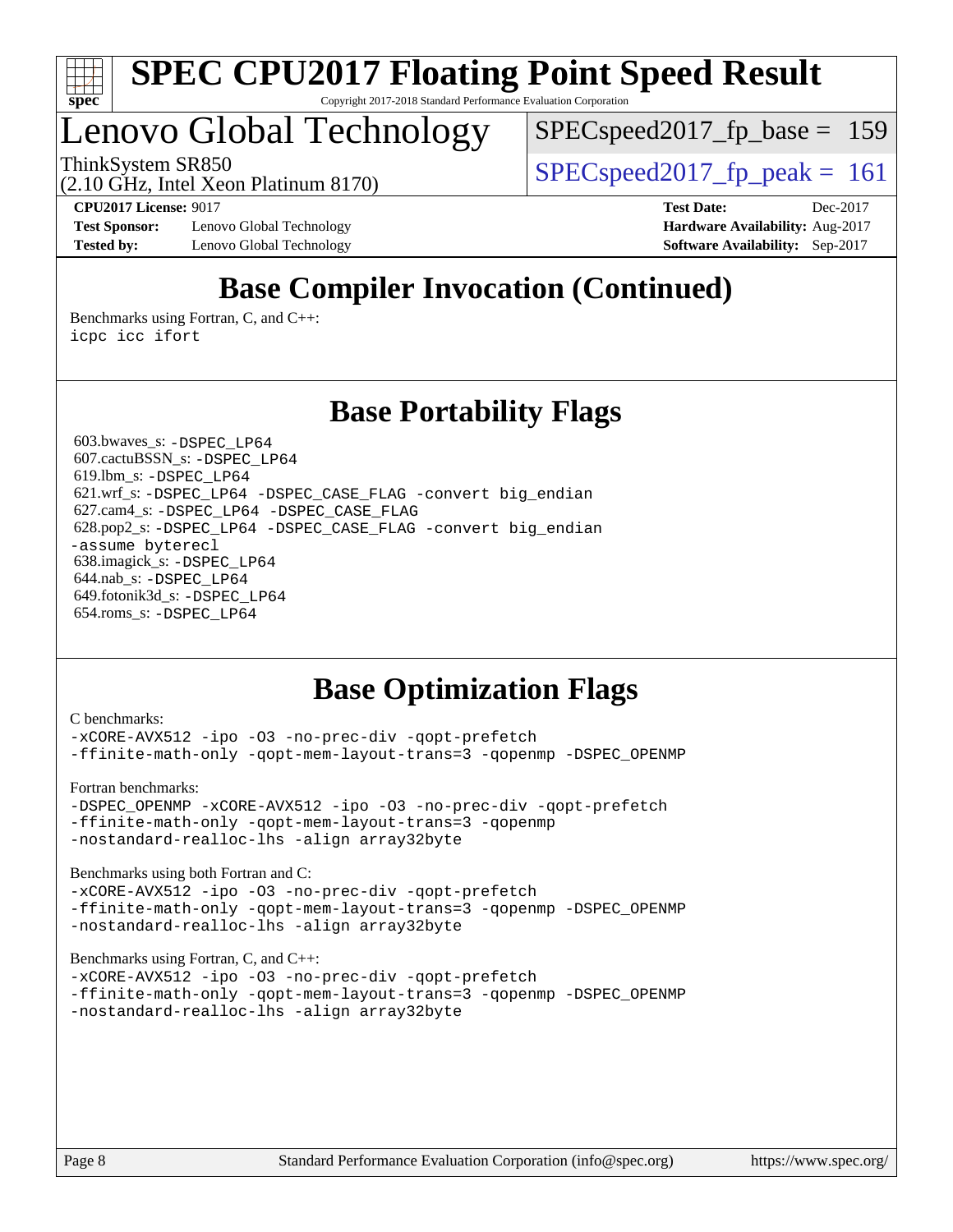

## Lenovo Global Technology

ThinkSystem SR850<br>(2.10 GHz, Intel Year Platinum 8170)  $\text{SPEC speed2017\_fp\_peak} = 161$ [SPECspeed2017\\_fp\\_base =](http://www.spec.org/auto/cpu2017/Docs/result-fields.html#SPECspeed2017fpbase) 159

(2.10 GHz, Intel Xeon Platinum 8170)

**[Test Sponsor:](http://www.spec.org/auto/cpu2017/Docs/result-fields.html#TestSponsor)** Lenovo Global Technology **[Hardware Availability:](http://www.spec.org/auto/cpu2017/Docs/result-fields.html#HardwareAvailability)** Aug-2017 **[Tested by:](http://www.spec.org/auto/cpu2017/Docs/result-fields.html#Testedby)** Lenovo Global Technology **[Software Availability:](http://www.spec.org/auto/cpu2017/Docs/result-fields.html#SoftwareAvailability)** Sep-2017

**[CPU2017 License:](http://www.spec.org/auto/cpu2017/Docs/result-fields.html#CPU2017License)** 9017 **[Test Date:](http://www.spec.org/auto/cpu2017/Docs/result-fields.html#TestDate)** Dec-2017

## **[Base Other Flags](http://www.spec.org/auto/cpu2017/Docs/result-fields.html#BaseOtherFlags)**

[C benchmarks](http://www.spec.org/auto/cpu2017/Docs/result-fields.html#Cbenchmarks):  $-m64$   $-std=cl1$ 

[Fortran benchmarks](http://www.spec.org/auto/cpu2017/Docs/result-fields.html#Fortranbenchmarks): [-m64](http://www.spec.org/cpu2017/results/res2018q1/cpu2017-20180122-03052.flags.html#user_FCbase_intel_intel64_18.0_af43caccfc8ded86e7699f2159af6efc7655f51387b94da716254467f3c01020a5059329e2569e4053f409e7c9202a7efc638f7a6d1ffb3f52dea4a3e31d82ab)

[Benchmarks using both Fortran and C](http://www.spec.org/auto/cpu2017/Docs/result-fields.html#BenchmarksusingbothFortranandC):  $-m64$   $-std=cl1$ 

[Benchmarks using Fortran, C, and C++:](http://www.spec.org/auto/cpu2017/Docs/result-fields.html#BenchmarksusingFortranCandCXX)  $-m64 - std= c11$  $-m64 - std= c11$ 

## **[Peak Compiler Invocation](http://www.spec.org/auto/cpu2017/Docs/result-fields.html#PeakCompilerInvocation)**

[C benchmarks](http://www.spec.org/auto/cpu2017/Docs/result-fields.html#Cbenchmarks):  $inc$ 

[Fortran benchmarks](http://www.spec.org/auto/cpu2017/Docs/result-fields.html#Fortranbenchmarks): [ifort](http://www.spec.org/cpu2017/results/res2018q1/cpu2017-20180122-03052.flags.html#user_FCpeak_intel_ifort_18.0_8111460550e3ca792625aed983ce982f94888b8b503583aa7ba2b8303487b4d8a21a13e7191a45c5fd58ff318f48f9492884d4413fa793fd88dd292cad7027ca)

[Benchmarks using both Fortran and C](http://www.spec.org/auto/cpu2017/Docs/result-fields.html#BenchmarksusingbothFortranandC): [ifort](http://www.spec.org/cpu2017/results/res2018q1/cpu2017-20180122-03052.flags.html#user_CC_FCpeak_intel_ifort_18.0_8111460550e3ca792625aed983ce982f94888b8b503583aa7ba2b8303487b4d8a21a13e7191a45c5fd58ff318f48f9492884d4413fa793fd88dd292cad7027ca) [icc](http://www.spec.org/cpu2017/results/res2018q1/cpu2017-20180122-03052.flags.html#user_CC_FCpeak_intel_icc_18.0_66fc1ee009f7361af1fbd72ca7dcefbb700085f36577c54f309893dd4ec40d12360134090235512931783d35fd58c0460139e722d5067c5574d8eaf2b3e37e92)

[Benchmarks using Fortran, C, and C++:](http://www.spec.org/auto/cpu2017/Docs/result-fields.html#BenchmarksusingFortranCandCXX) [icpc](http://www.spec.org/cpu2017/results/res2018q1/cpu2017-20180122-03052.flags.html#user_CC_CXX_FCpeak_intel_icpc_18.0_c510b6838c7f56d33e37e94d029a35b4a7bccf4766a728ee175e80a419847e808290a9b78be685c44ab727ea267ec2f070ec5dc83b407c0218cded6866a35d07) [icc](http://www.spec.org/cpu2017/results/res2018q1/cpu2017-20180122-03052.flags.html#user_CC_CXX_FCpeak_intel_icc_18.0_66fc1ee009f7361af1fbd72ca7dcefbb700085f36577c54f309893dd4ec40d12360134090235512931783d35fd58c0460139e722d5067c5574d8eaf2b3e37e92) [ifort](http://www.spec.org/cpu2017/results/res2018q1/cpu2017-20180122-03052.flags.html#user_CC_CXX_FCpeak_intel_ifort_18.0_8111460550e3ca792625aed983ce982f94888b8b503583aa7ba2b8303487b4d8a21a13e7191a45c5fd58ff318f48f9492884d4413fa793fd88dd292cad7027ca)

## **[Peak Portability Flags](http://www.spec.org/auto/cpu2017/Docs/result-fields.html#PeakPortabilityFlags)**

Same as Base Portability Flags

## **[Peak Optimization Flags](http://www.spec.org/auto/cpu2017/Docs/result-fields.html#PeakOptimizationFlags)**

[C benchmarks](http://www.spec.org/auto/cpu2017/Docs/result-fields.html#Cbenchmarks):

```
 619.lbm_s: -prof-gen(pass 1) -prof-use(pass 2) -O2 -xCORE-AVX512
-qopt-prefetch -ipo -O3 -ffinite-math-only -no-prec-div
-qopt-mem-layout-trans=3 -DSPEC_SUPPRESS_OPENMP -qopenmp
-DSPEC_OPENMP
```
**(Continued on next page)**

Page 9 Standard Performance Evaluation Corporation [\(info@spec.org\)](mailto:info@spec.org) <https://www.spec.org/>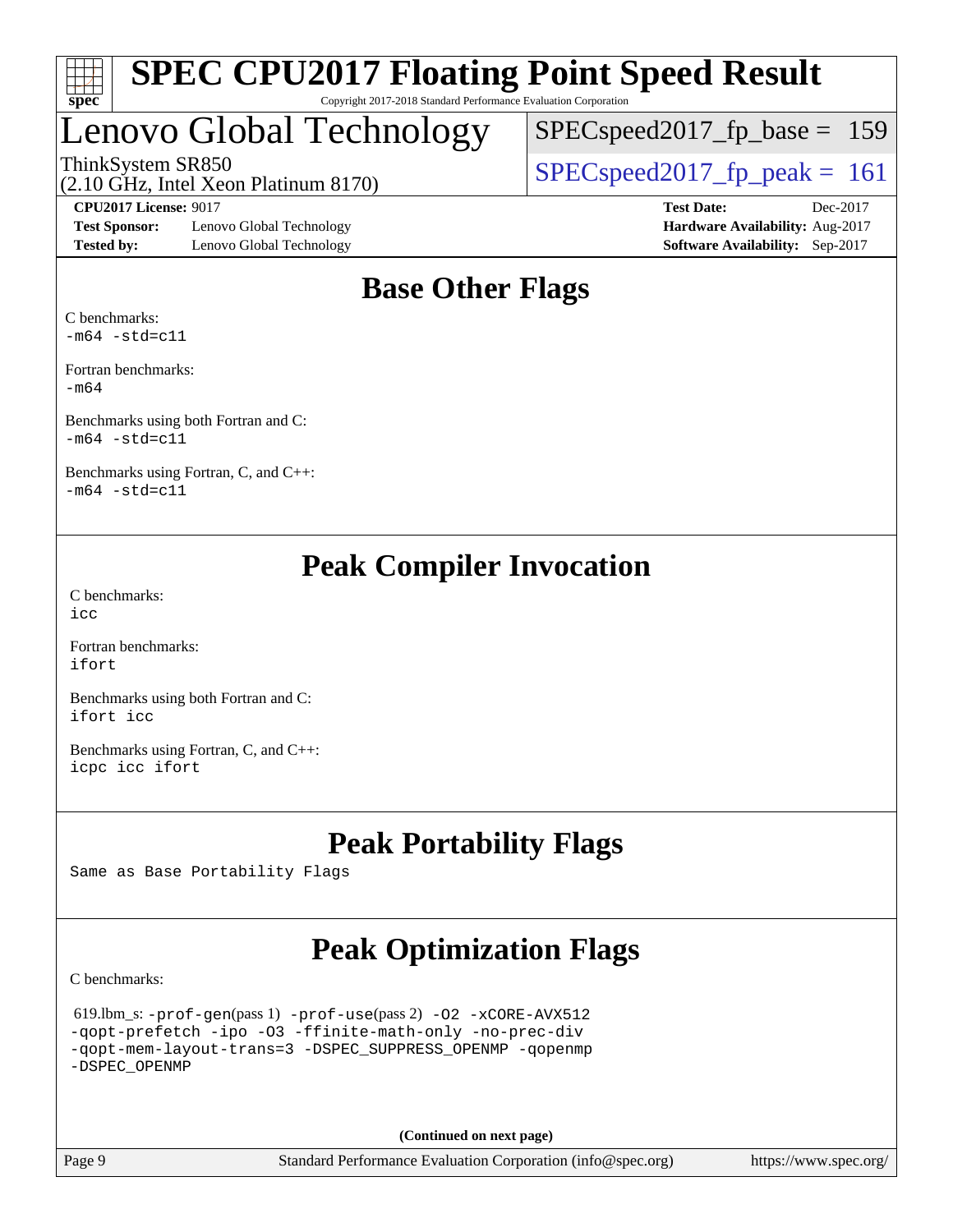

## Lenovo Global Technology

SPECspeed2017 fp base  $= 159$ 

(2.10 GHz, Intel Xeon Platinum 8170)

ThinkSystem SR850<br>  $\angle Q$  10 CHz, Intel Year Platinum 8170)

**[Test Sponsor:](http://www.spec.org/auto/cpu2017/Docs/result-fields.html#TestSponsor)** Lenovo Global Technology **[Hardware Availability:](http://www.spec.org/auto/cpu2017/Docs/result-fields.html#HardwareAvailability)** Aug-2017 **[Tested by:](http://www.spec.org/auto/cpu2017/Docs/result-fields.html#Testedby)** Lenovo Global Technology **[Software Availability:](http://www.spec.org/auto/cpu2017/Docs/result-fields.html#SoftwareAvailability)** Sep-2017

**[CPU2017 License:](http://www.spec.org/auto/cpu2017/Docs/result-fields.html#CPU2017License)** 9017 **[Test Date:](http://www.spec.org/auto/cpu2017/Docs/result-fields.html#TestDate)** Dec-2017

## **[Peak Optimization Flags \(Continued\)](http://www.spec.org/auto/cpu2017/Docs/result-fields.html#PeakOptimizationFlags)**

 638.imagick\_s: [-xCORE-AVX512](http://www.spec.org/cpu2017/results/res2018q1/cpu2017-20180122-03052.flags.html#user_peakCOPTIMIZE638_imagick_s_f-xCORE-AVX512) [-ipo](http://www.spec.org/cpu2017/results/res2018q1/cpu2017-20180122-03052.flags.html#user_peakCOPTIMIZE638_imagick_s_f-ipo) [-O3](http://www.spec.org/cpu2017/results/res2018q1/cpu2017-20180122-03052.flags.html#user_peakCOPTIMIZE638_imagick_s_f-O3) [-no-prec-div](http://www.spec.org/cpu2017/results/res2018q1/cpu2017-20180122-03052.flags.html#user_peakCOPTIMIZE638_imagick_s_f-no-prec-div) [-qopt-prefetch](http://www.spec.org/cpu2017/results/res2018q1/cpu2017-20180122-03052.flags.html#user_peakCOPTIMIZE638_imagick_s_f-qopt-prefetch) [-ffinite-math-only](http://www.spec.org/cpu2017/results/res2018q1/cpu2017-20180122-03052.flags.html#user_peakCOPTIMIZE638_imagick_s_f_finite_math_only_cb91587bd2077682c4b38af759c288ed7c732db004271a9512da14a4f8007909a5f1427ecbf1a0fb78ff2a814402c6114ac565ca162485bbcae155b5e4258871) [-qopt-mem-layout-trans=3](http://www.spec.org/cpu2017/results/res2018q1/cpu2017-20180122-03052.flags.html#user_peakCOPTIMIZE638_imagick_s_f-qopt-mem-layout-trans_de80db37974c74b1f0e20d883f0b675c88c3b01e9d123adea9b28688d64333345fb62bc4a798493513fdb68f60282f9a726aa07f478b2f7113531aecce732043) [-qopenmp](http://www.spec.org/cpu2017/results/res2018q1/cpu2017-20180122-03052.flags.html#user_peakCOPTIMIZE638_imagick_s_qopenmp_16be0c44f24f464004c6784a7acb94aca937f053568ce72f94b139a11c7c168634a55f6653758ddd83bcf7b8463e8028bb0b48b77bcddc6b78d5d95bb1df2967) [-DSPEC\\_OPENMP](http://www.spec.org/cpu2017/results/res2018q1/cpu2017-20180122-03052.flags.html#suite_peakCOPTIMIZE638_imagick_s_DSPEC_OPENMP) 644.nab\_s: Same as 638.imagick\_s [Fortran benchmarks](http://www.spec.org/auto/cpu2017/Docs/result-fields.html#Fortranbenchmarks): [-prof-gen](http://www.spec.org/cpu2017/results/res2018q1/cpu2017-20180122-03052.flags.html#user_FCpeak_prof_gen_5aa4926d6013ddb2a31985c654b3eb18169fc0c6952a63635c234f711e6e63dd76e94ad52365559451ec499a2cdb89e4dc58ba4c67ef54ca681ffbe1461d6b36)(pass 1) [-prof-use](http://www.spec.org/cpu2017/results/res2018q1/cpu2017-20180122-03052.flags.html#user_FCpeak_prof_use_1a21ceae95f36a2b53c25747139a6c16ca95bd9def2a207b4f0849963b97e94f5260e30a0c64f4bb623698870e679ca08317ef8150905d41bd88c6f78df73f19)(pass 2) [-DSPEC\\_SUPPRESS\\_OPENMP](http://www.spec.org/cpu2017/results/res2018q1/cpu2017-20180122-03052.flags.html#suite_FCpeak_DSPEC_SUPPRESS_OPENMP) [-DSPEC\\_OPENMP](http://www.spec.org/cpu2017/results/res2018q1/cpu2017-20180122-03052.flags.html#suite_FCpeak_DSPEC_OPENMP) [-O2](http://www.spec.org/cpu2017/results/res2018q1/cpu2017-20180122-03052.flags.html#user_FCpeak_f-O2) [-xCORE-AVX512](http://www.spec.org/cpu2017/results/res2018q1/cpu2017-20180122-03052.flags.html#user_FCpeak_f-xCORE-AVX512) [-qopt-prefetch](http://www.spec.org/cpu2017/results/res2018q1/cpu2017-20180122-03052.flags.html#user_FCpeak_f-qopt-prefetch) [-ipo](http://www.spec.org/cpu2017/results/res2018q1/cpu2017-20180122-03052.flags.html#user_FCpeak_f-ipo) [-O3](http://www.spec.org/cpu2017/results/res2018q1/cpu2017-20180122-03052.flags.html#user_FCpeak_f-O3) [-ffinite-math-only](http://www.spec.org/cpu2017/results/res2018q1/cpu2017-20180122-03052.flags.html#user_FCpeak_f_finite_math_only_cb91587bd2077682c4b38af759c288ed7c732db004271a9512da14a4f8007909a5f1427ecbf1a0fb78ff2a814402c6114ac565ca162485bbcae155b5e4258871) [-no-prec-div](http://www.spec.org/cpu2017/results/res2018q1/cpu2017-20180122-03052.flags.html#user_FCpeak_f-no-prec-div) [-qopt-mem-layout-trans=3](http://www.spec.org/cpu2017/results/res2018q1/cpu2017-20180122-03052.flags.html#user_FCpeak_f-qopt-mem-layout-trans_de80db37974c74b1f0e20d883f0b675c88c3b01e9d123adea9b28688d64333345fb62bc4a798493513fdb68f60282f9a726aa07f478b2f7113531aecce732043) [-qopenmp](http://www.spec.org/cpu2017/results/res2018q1/cpu2017-20180122-03052.flags.html#user_FCpeak_qopenmp_16be0c44f24f464004c6784a7acb94aca937f053568ce72f94b139a11c7c168634a55f6653758ddd83bcf7b8463e8028bb0b48b77bcddc6b78d5d95bb1df2967) [-nostandard-realloc-lhs](http://www.spec.org/cpu2017/results/res2018q1/cpu2017-20180122-03052.flags.html#user_FCpeak_f_2003_std_realloc_82b4557e90729c0f113870c07e44d33d6f5a304b4f63d4c15d2d0f1fab99f5daaed73bdb9275d9ae411527f28b936061aa8b9c8f2d63842963b95c9dd6426b8a) [-align array32byte](http://www.spec.org/cpu2017/results/res2018q1/cpu2017-20180122-03052.flags.html#user_FCpeak_align_array32byte_b982fe038af199962ba9a80c053b8342c548c85b40b8e86eb3cc33dee0d7986a4af373ac2d51c3f7cf710a18d62fdce2948f201cd044323541f22fc0fffc51b6) [Benchmarks using both Fortran and C](http://www.spec.org/auto/cpu2017/Docs/result-fields.html#BenchmarksusingbothFortranandC): 621.wrf\_s: [-prof-gen](http://www.spec.org/cpu2017/results/res2018q1/cpu2017-20180122-03052.flags.html#user_peakPASS1_CFLAGSPASS1_FFLAGSPASS1_LDFLAGS621_wrf_s_prof_gen_5aa4926d6013ddb2a31985c654b3eb18169fc0c6952a63635c234f711e6e63dd76e94ad52365559451ec499a2cdb89e4dc58ba4c67ef54ca681ffbe1461d6b36)(pass 1) [-prof-use](http://www.spec.org/cpu2017/results/res2018q1/cpu2017-20180122-03052.flags.html#user_peakPASS2_CFLAGSPASS2_FFLAGSPASS2_LDFLAGS621_wrf_s_prof_use_1a21ceae95f36a2b53c25747139a6c16ca95bd9def2a207b4f0849963b97e94f5260e30a0c64f4bb623698870e679ca08317ef8150905d41bd88c6f78df73f19)(pass 2) [-O2](http://www.spec.org/cpu2017/results/res2018q1/cpu2017-20180122-03052.flags.html#user_peakPASS1_COPTIMIZEPASS1_FOPTIMIZE621_wrf_s_f-O2) [-xCORE-AVX512](http://www.spec.org/cpu2017/results/res2018q1/cpu2017-20180122-03052.flags.html#user_peakPASS2_COPTIMIZEPASS2_FOPTIMIZE621_wrf_s_f-xCORE-AVX512) [-qopt-prefetch](http://www.spec.org/cpu2017/results/res2018q1/cpu2017-20180122-03052.flags.html#user_peakPASS1_COPTIMIZEPASS1_FOPTIMIZEPASS2_COPTIMIZEPASS2_FOPTIMIZE621_wrf_s_f-qopt-prefetch) [-ipo](http://www.spec.org/cpu2017/results/res2018q1/cpu2017-20180122-03052.flags.html#user_peakPASS2_COPTIMIZEPASS2_FOPTIMIZE621_wrf_s_f-ipo) [-O3](http://www.spec.org/cpu2017/results/res2018q1/cpu2017-20180122-03052.flags.html#user_peakPASS2_COPTIMIZEPASS2_FOPTIMIZE621_wrf_s_f-O3) [-ffinite-math-only](http://www.spec.org/cpu2017/results/res2018q1/cpu2017-20180122-03052.flags.html#user_peakPASS1_COPTIMIZEPASS1_FOPTIMIZEPASS2_COPTIMIZEPASS2_FOPTIMIZE621_wrf_s_f_finite_math_only_cb91587bd2077682c4b38af759c288ed7c732db004271a9512da14a4f8007909a5f1427ecbf1a0fb78ff2a814402c6114ac565ca162485bbcae155b5e4258871) [-no-prec-div](http://www.spec.org/cpu2017/results/res2018q1/cpu2017-20180122-03052.flags.html#user_peakPASS2_COPTIMIZEPASS2_FOPTIMIZE621_wrf_s_f-no-prec-div) [-qopt-mem-layout-trans=3](http://www.spec.org/cpu2017/results/res2018q1/cpu2017-20180122-03052.flags.html#user_peakPASS1_COPTIMIZEPASS1_FOPTIMIZEPASS2_COPTIMIZEPASS2_FOPTIMIZE621_wrf_s_f-qopt-mem-layout-trans_de80db37974c74b1f0e20d883f0b675c88c3b01e9d123adea9b28688d64333345fb62bc4a798493513fdb68f60282f9a726aa07f478b2f7113531aecce732043) [-DSPEC\\_SUPPRESS\\_OPENMP](http://www.spec.org/cpu2017/results/res2018q1/cpu2017-20180122-03052.flags.html#suite_peakPASS1_COPTIMIZEPASS1_FOPTIMIZE621_wrf_s_DSPEC_SUPPRESS_OPENMP) [-qopenmp](http://www.spec.org/cpu2017/results/res2018q1/cpu2017-20180122-03052.flags.html#user_peakPASS2_COPTIMIZEPASS2_FOPTIMIZE621_wrf_s_qopenmp_16be0c44f24f464004c6784a7acb94aca937f053568ce72f94b139a11c7c168634a55f6653758ddd83bcf7b8463e8028bb0b48b77bcddc6b78d5d95bb1df2967) [-DSPEC\\_OPENMP](http://www.spec.org/cpu2017/results/res2018q1/cpu2017-20180122-03052.flags.html#suite_peakPASS2_COPTIMIZEPASS2_FOPTIMIZE621_wrf_s_DSPEC_OPENMP) [-nostandard-realloc-lhs](http://www.spec.org/cpu2017/results/res2018q1/cpu2017-20180122-03052.flags.html#user_peakEXTRA_FOPTIMIZE621_wrf_s_f_2003_std_realloc_82b4557e90729c0f113870c07e44d33d6f5a304b4f63d4c15d2d0f1fab99f5daaed73bdb9275d9ae411527f28b936061aa8b9c8f2d63842963b95c9dd6426b8a) [-align array32byte](http://www.spec.org/cpu2017/results/res2018q1/cpu2017-20180122-03052.flags.html#user_peakEXTRA_FOPTIMIZE621_wrf_s_align_array32byte_b982fe038af199962ba9a80c053b8342c548c85b40b8e86eb3cc33dee0d7986a4af373ac2d51c3f7cf710a18d62fdce2948f201cd044323541f22fc0fffc51b6) 627.cam4\_s: [-xCORE-AVX512](http://www.spec.org/cpu2017/results/res2018q1/cpu2017-20180122-03052.flags.html#user_peakCOPTIMIZEFOPTIMIZE627_cam4_s_f-xCORE-AVX512) [-ipo](http://www.spec.org/cpu2017/results/res2018q1/cpu2017-20180122-03052.flags.html#user_peakCOPTIMIZEFOPTIMIZE627_cam4_s_f-ipo) [-O3](http://www.spec.org/cpu2017/results/res2018q1/cpu2017-20180122-03052.flags.html#user_peakCOPTIMIZEFOPTIMIZE627_cam4_s_f-O3) [-no-prec-div](http://www.spec.org/cpu2017/results/res2018q1/cpu2017-20180122-03052.flags.html#user_peakCOPTIMIZEFOPTIMIZE627_cam4_s_f-no-prec-div) [-qopt-prefetch](http://www.spec.org/cpu2017/results/res2018q1/cpu2017-20180122-03052.flags.html#user_peakCOPTIMIZEFOPTIMIZE627_cam4_s_f-qopt-prefetch) [-ffinite-math-only](http://www.spec.org/cpu2017/results/res2018q1/cpu2017-20180122-03052.flags.html#user_peakCOPTIMIZEFOPTIMIZE627_cam4_s_f_finite_math_only_cb91587bd2077682c4b38af759c288ed7c732db004271a9512da14a4f8007909a5f1427ecbf1a0fb78ff2a814402c6114ac565ca162485bbcae155b5e4258871) [-qopt-mem-layout-trans=3](http://www.spec.org/cpu2017/results/res2018q1/cpu2017-20180122-03052.flags.html#user_peakCOPTIMIZEFOPTIMIZE627_cam4_s_f-qopt-mem-layout-trans_de80db37974c74b1f0e20d883f0b675c88c3b01e9d123adea9b28688d64333345fb62bc4a798493513fdb68f60282f9a726aa07f478b2f7113531aecce732043) [-qopenmp](http://www.spec.org/cpu2017/results/res2018q1/cpu2017-20180122-03052.flags.html#user_peakCOPTIMIZEFOPTIMIZE627_cam4_s_qopenmp_16be0c44f24f464004c6784a7acb94aca937f053568ce72f94b139a11c7c168634a55f6653758ddd83bcf7b8463e8028bb0b48b77bcddc6b78d5d95bb1df2967) [-DSPEC\\_OPENMP](http://www.spec.org/cpu2017/results/res2018q1/cpu2017-20180122-03052.flags.html#suite_peakCOPTIMIZEFOPTIMIZE627_cam4_s_DSPEC_OPENMP) [-nostandard-realloc-lhs](http://www.spec.org/cpu2017/results/res2018q1/cpu2017-20180122-03052.flags.html#user_peakEXTRA_FOPTIMIZE627_cam4_s_f_2003_std_realloc_82b4557e90729c0f113870c07e44d33d6f5a304b4f63d4c15d2d0f1fab99f5daaed73bdb9275d9ae411527f28b936061aa8b9c8f2d63842963b95c9dd6426b8a) [-align array32byte](http://www.spec.org/cpu2017/results/res2018q1/cpu2017-20180122-03052.flags.html#user_peakEXTRA_FOPTIMIZE627_cam4_s_align_array32byte_b982fe038af199962ba9a80c053b8342c548c85b40b8e86eb3cc33dee0d7986a4af373ac2d51c3f7cf710a18d62fdce2948f201cd044323541f22fc0fffc51b6) 628.pop2\_s: Same as 621.wrf\_s [Benchmarks using Fortran, C, and C++:](http://www.spec.org/auto/cpu2017/Docs/result-fields.html#BenchmarksusingFortranCandCXX) [-prof-gen](http://www.spec.org/cpu2017/results/res2018q1/cpu2017-20180122-03052.flags.html#user_CC_CXX_FCpeak_prof_gen_5aa4926d6013ddb2a31985c654b3eb18169fc0c6952a63635c234f711e6e63dd76e94ad52365559451ec499a2cdb89e4dc58ba4c67ef54ca681ffbe1461d6b36)(pass 1) [-prof-use](http://www.spec.org/cpu2017/results/res2018q1/cpu2017-20180122-03052.flags.html#user_CC_CXX_FCpeak_prof_use_1a21ceae95f36a2b53c25747139a6c16ca95bd9def2a207b4f0849963b97e94f5260e30a0c64f4bb623698870e679ca08317ef8150905d41bd88c6f78df73f19)(pass 2) [-O2](http://www.spec.org/cpu2017/results/res2018q1/cpu2017-20180122-03052.flags.html#user_CC_CXX_FCpeak_f-O2) [-xCORE-AVX512](http://www.spec.org/cpu2017/results/res2018q1/cpu2017-20180122-03052.flags.html#user_CC_CXX_FCpeak_f-xCORE-AVX512) [-qopt-prefetch](http://www.spec.org/cpu2017/results/res2018q1/cpu2017-20180122-03052.flags.html#user_CC_CXX_FCpeak_f-qopt-prefetch) [-ipo](http://www.spec.org/cpu2017/results/res2018q1/cpu2017-20180122-03052.flags.html#user_CC_CXX_FCpeak_f-ipo) [-O3](http://www.spec.org/cpu2017/results/res2018q1/cpu2017-20180122-03052.flags.html#user_CC_CXX_FCpeak_f-O3) [-ffinite-math-only](http://www.spec.org/cpu2017/results/res2018q1/cpu2017-20180122-03052.flags.html#user_CC_CXX_FCpeak_f_finite_math_only_cb91587bd2077682c4b38af759c288ed7c732db004271a9512da14a4f8007909a5f1427ecbf1a0fb78ff2a814402c6114ac565ca162485bbcae155b5e4258871) [-no-prec-div](http://www.spec.org/cpu2017/results/res2018q1/cpu2017-20180122-03052.flags.html#user_CC_CXX_FCpeak_f-no-prec-div) [-qopt-mem-layout-trans=3](http://www.spec.org/cpu2017/results/res2018q1/cpu2017-20180122-03052.flags.html#user_CC_CXX_FCpeak_f-qopt-mem-layout-trans_de80db37974c74b1f0e20d883f0b675c88c3b01e9d123adea9b28688d64333345fb62bc4a798493513fdb68f60282f9a726aa07f478b2f7113531aecce732043)

[-DSPEC\\_SUPPRESS\\_OPENMP](http://www.spec.org/cpu2017/results/res2018q1/cpu2017-20180122-03052.flags.html#suite_CC_CXX_FCpeak_DSPEC_SUPPRESS_OPENMP) [-qopenmp](http://www.spec.org/cpu2017/results/res2018q1/cpu2017-20180122-03052.flags.html#user_CC_CXX_FCpeak_qopenmp_16be0c44f24f464004c6784a7acb94aca937f053568ce72f94b139a11c7c168634a55f6653758ddd83bcf7b8463e8028bb0b48b77bcddc6b78d5d95bb1df2967) [-DSPEC\\_OPENMP](http://www.spec.org/cpu2017/results/res2018q1/cpu2017-20180122-03052.flags.html#suite_CC_CXX_FCpeak_DSPEC_OPENMP) [-nostandard-realloc-lhs](http://www.spec.org/cpu2017/results/res2018q1/cpu2017-20180122-03052.flags.html#user_CC_CXX_FCpeak_f_2003_std_realloc_82b4557e90729c0f113870c07e44d33d6f5a304b4f63d4c15d2d0f1fab99f5daaed73bdb9275d9ae411527f28b936061aa8b9c8f2d63842963b95c9dd6426b8a) [-align array32byte](http://www.spec.org/cpu2017/results/res2018q1/cpu2017-20180122-03052.flags.html#user_CC_CXX_FCpeak_align_array32byte_b982fe038af199962ba9a80c053b8342c548c85b40b8e86eb3cc33dee0d7986a4af373ac2d51c3f7cf710a18d62fdce2948f201cd044323541f22fc0fffc51b6)

## **[Peak Other Flags](http://www.spec.org/auto/cpu2017/Docs/result-fields.html#PeakOtherFlags)**

```
C benchmarks: 
-m64 - std= c11
```

```
Fortran benchmarks: 
-m64
```

```
Benchmarks using both Fortran and C: 
-m64 - std= c11
```

```
Benchmarks using Fortran, C, and C++: 
-m64 - std= c11
```